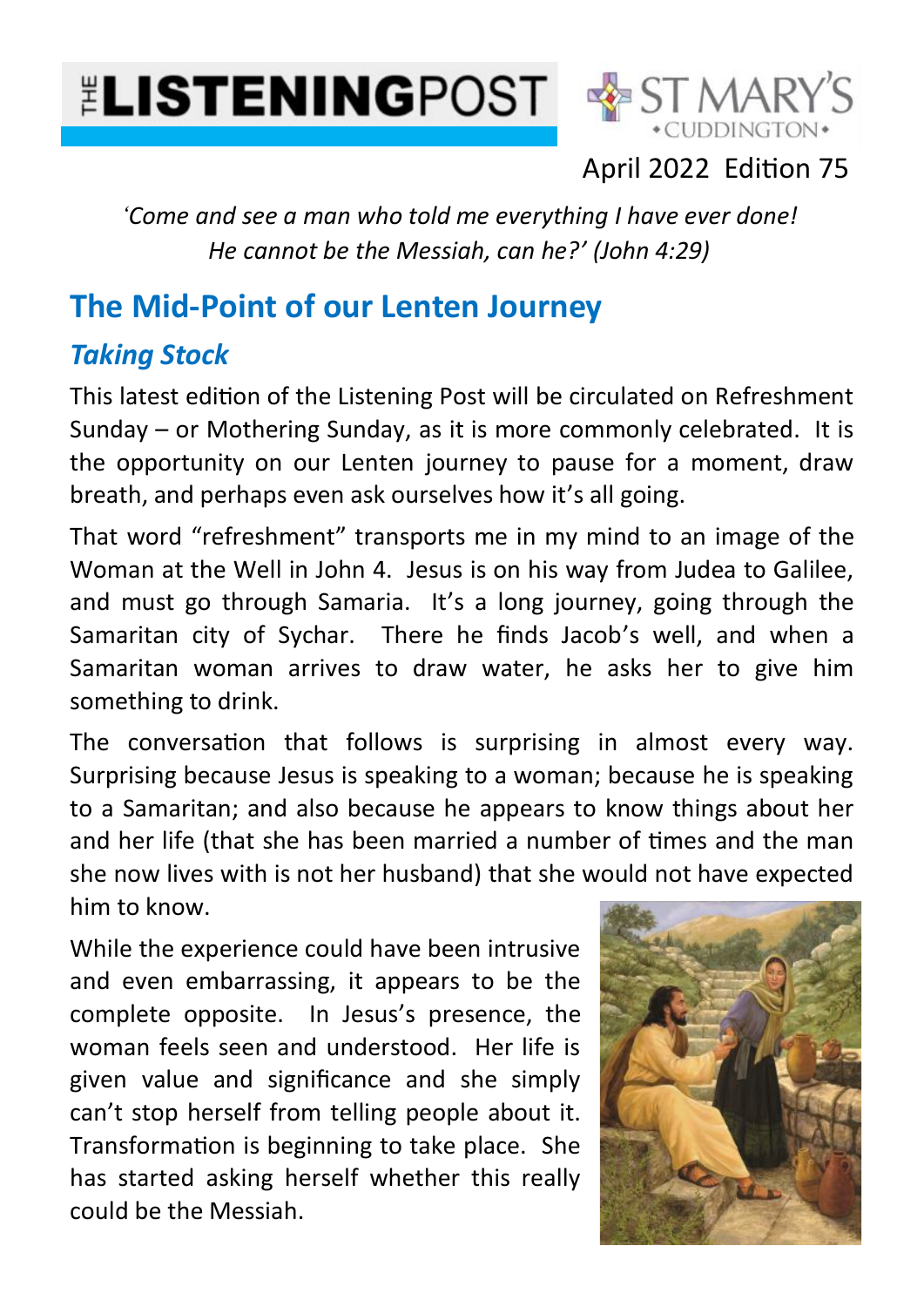It seems to me that if we are to pause and take stock mid-way through Lent, it is important to do so in the presence of Jesus. To picture ourselves in the place of the woman of Samaria, being seen and listened to, yet also being prepared to dig a little deeper and explore what we might find.

So, how has Lent been for you so far? When we set out on our journey on Ash Wednesday, did you have specific plans or aspirations? If so, I wonder how they are going. Have you remained on track, or have other things got in the way? Is there a need to re-focus? Or do you simply need to be gentle with yourself, because sometimes other things are more important than sticking rigidly to a plan?

Or maybe you started Lent without any plan at all. In that case, how has it been? Have you decided that you need more focus as you have progressed through the season? Or are you finding it liberating to have fewer expectations? Perhaps you are realising that sometimes a little space can help you to listen more carefully to God.

#### *What now?*

Having taken a little time to reflect on your Lenten journey up to this point, it's worth asking yourself what is coming up next. Your reflections may well have given you some good ideas in this regard.



What we know from the perspective of the church year is that we are about to reach the sharp end. Next week is Passion Sunday, with Palm Sunday the following week setting us up for Holy Week. These are powerful times in the church calendar. While each year must be taken differently, there are opportunities

to engage meaningfully with the story of Jesus's final days, leading up to his crucifixion.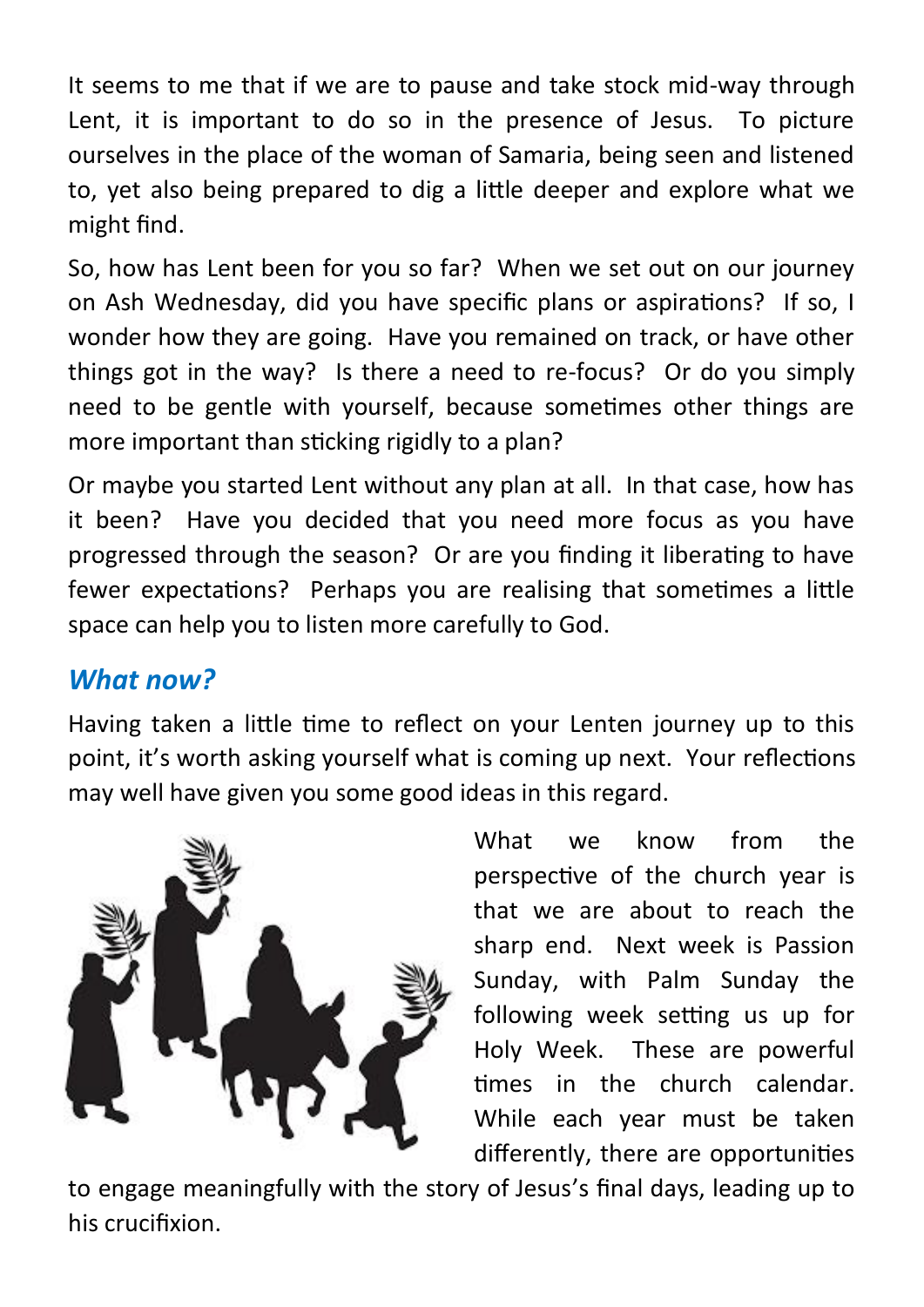As always, there will be services at St Mary's to support your devotions. On Palm Sunday  $(10<sup>th</sup>$  April) morning worship will be an All Age Service, and there will be Choral Evensong at 6pm. Holy Communion will be celebrated every evening of Holy Week at 8pm, with foot washing and the institution of the Lord's Supper on Maundy Thursday. On Good Friday there will be family worship at 10am, followed by hot cross buns. Children's craft activities will be available in the Cuddington Hall. From 12 noon on Good Friday there will be reflections at the foot of the cross, including a guided musical meditation at 1.30. The Liturgy of Good Friday begins at 2pm for the final hour.

You may know already which of these services you would like to attend, or you may see how you feel as you progress. Either way, the hope is to be prepared to hear afresh the good news of Jesus's resurrection on Easter Sunday.

My prayer is that we will all experience the loving presence of God as we continue on our Lenten journeys.